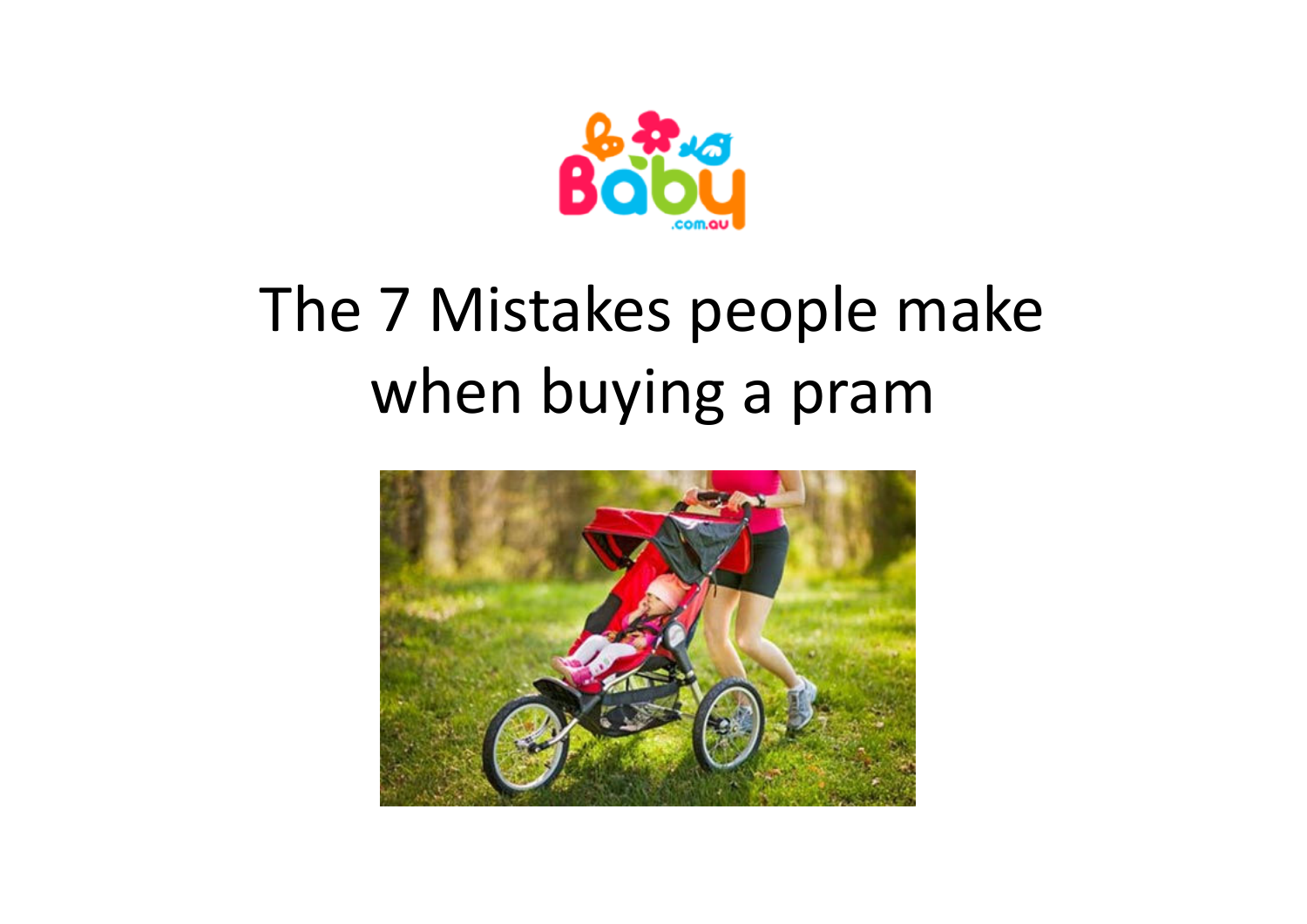## Counting back from #7...

**7** Not enough storage pocketsBringing a nappy, wipes, pacifier, everything you need for a shopping trip. Plus room for small things you've bought on the way back to the car needs storage that's easy to access.**6** Not enough protection from Most babies don't like direct sunlight, and sometimes you can get caught out the sun or rain in a light shower. The pram needs to have built in protection to keep baby comfortable (and no tears).**5** Pram can't handle regular day to day useEscalators, gutters, grass, sand, its amazing how much ground you cover with a pram. Make sure its up to the task, the frame doesn't bend easily, fabrics tear or wheels start to shake.

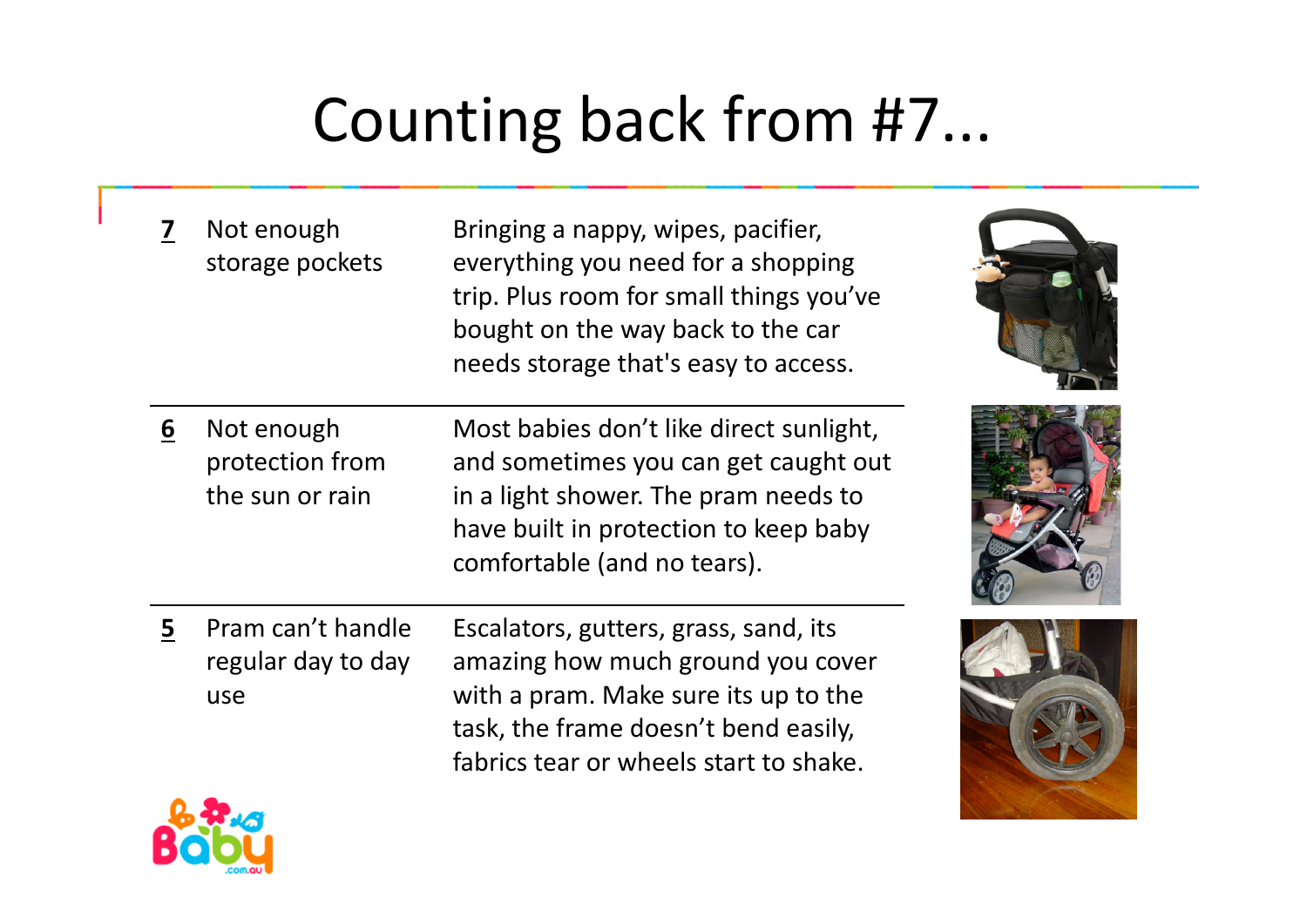## ...#4, #3, #2...

**4** The pram doesn't collapse as easily asyou'd hopedSome prams collapse easily with 1 move, others need a physics degree and still take skin off your fingers. Some prams have multiple parts to click together each time.**3** The pram is heavy to liftThink of how many times you will be putting the pram into the back of the car and lifting it out. Especially if you're tired after carrying a bag from the park and maybe a child as well.**2** You can't steer or push it easily with 1 handNarrow aisles, kids running around, your other hand carrying a shopping bag. The pram needs to steer where you want it and be easy to push with your spare hand.